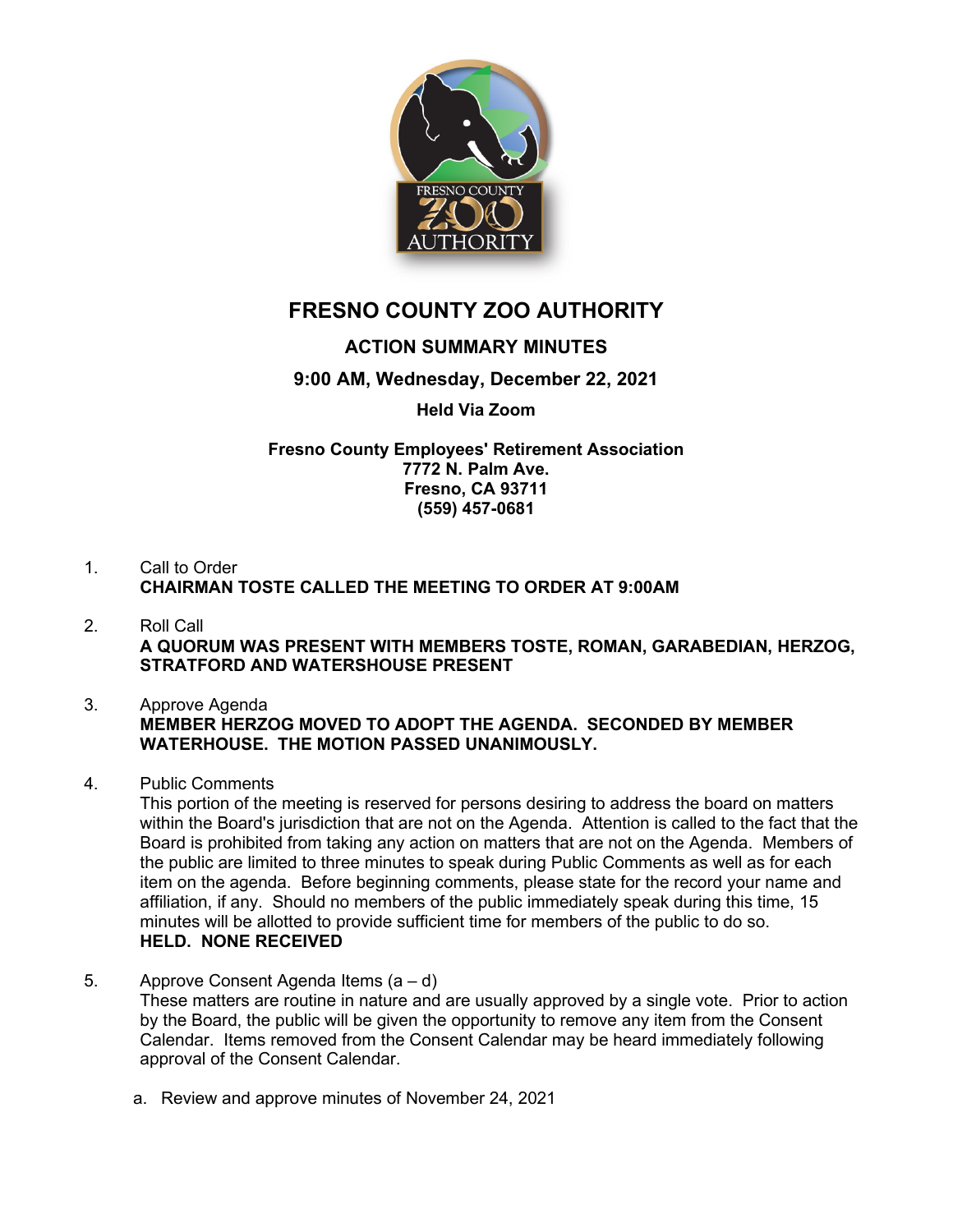- c. Receive Treasurer's Reports for November 2021
- d. Approve and adopt resolution re-acknowledging the Governor's Proclamation of a State of Emergency, and finding that the Fresno County Zoo Authority Board has reconsidered the circumstances of the state of emergency, and conditions causing imminent risk to attendees, including widespread local transmission of COVID-19, the presence of the highly transmissible COVID-19 Delta variant, limited availability of intensive care and hospital beds in local hospitals, and relatively confined Board meeting space, which restricts social distancing, have caused, and will continue to cause, conditions of peril to the safety of persons attending Board meetings of the Fresno County Zoo Authority, and continue to directly impact the ability of the Board members to meet safely in person, and re-authorizing the Fresno County Zoo Authority to conduct its Board meetings without compliance with paragraph (3) of subdivision (b) of Government Code section 54953, as authorized by subdivision (e) of section 54953, provided that Fresno County Zoo Authority shall comply with all requirements of Government Code section 54953 to provide the public with access to all Board meetings.

#### **MEMBER HERZOG MOVED TO APPROVE THE CONSENT ITEMS. SECONDED BY MEMBER GARABEDIAN. THE MOTION PASSED UNANIMOUSLY.**

- 6. Receive Zoo Authority Year Ended June 30, 2021 financial statements with independent auditor's report from Brown Armstrong Accountancy Corporation **RECEIVED. BROWN ARMSTRONG REPRESENTATIVE, ERIC XIN, REPORTED. CLEAN UNCONDITIONAL AUDIT.**
- 7. Receive Fresno Chaffee Zoo Director's report **RECEIVED. DIRECTOR JON DOLIN WAS NOT IN ATTENDANCE. CHIEF PEOPLE OFFICER LAURA MARTINA REPORTED ON CURRENT EVENTS. INTERIM CFO NORA CROW REPORTED ON PROJECTIONS.**
- 8. Receive Fresno Chaffee Zoo Corporation October 2021 Year-to-Date Financial Report and November 2021 Early Insights **RECEIVED. INTERIM CFO NORA CROW REPORTED ON ATTENDANCE, REVENUES AND EXPENDITURES. REVIEWED THE BALANCE SHEET. MEMBERS REQUESTED AND RECEIVED ADDITIONAL INFORMATION REGARDING THE ACCREDITATION LINE ITEM.**
- 9. Approve Fresno's Chaffee Zoo Corporation fiscal year 2022 Measure Z Operating funds totaling \$6,903,000, for reimbursement of Animal Care, Veterinary, Commissary and Maintenance & Horticulture Salaries and Benefits, Animal Feed, Animal Exhibit Supplies, Veterinary Supplies, Water Quality Supplies, Utilities and Bank Fees to wire reimbursement funds to the Zoo **INTERIM CFO NORA CROW STATED THAT THIS ITEM WAS SUBMITTED TO STAFF OUTSIDE OF THE REQUIRED 30-DAY LIMIT FOR BOARD REVIEW PRIOR TO ACTION BY THE BOARD. NORA REPORTED ON THE ITEM. QUESTIONS AROSE REGARDING ENERGY EFFICIENCY STUDIES AND THE USE OF SOLAR. CHAIRMAN REQUESTED OF THE COORDINATOR TO MAKE A NOTE TO BRING THE USE OF SOLAR DISCUSSION BEFORE THE BOARD AT A FUTURE MEETING. CHAIMAN NOTED THAT ANNUAL REVENUE PROJECTIONS WERE NOT INCLUDED WITHIN THE REPORT AND RAISED CONCERNS ABOUT THE BUDGET INCREASES, SPENDING, AND THE USE OF RESERVES. DISCUSSION ENSUED. COUNSEL STATED THAT THE 30-DAY POLICY IS A BOARD POLICY. THE BOARD MAY TAKE ACTION ON THE ITEM NOW IF IT IS THE WILL OF THE BOARD. MEMBER WATERHOUSE MOVED TO WAIVE THE 30-DAY**